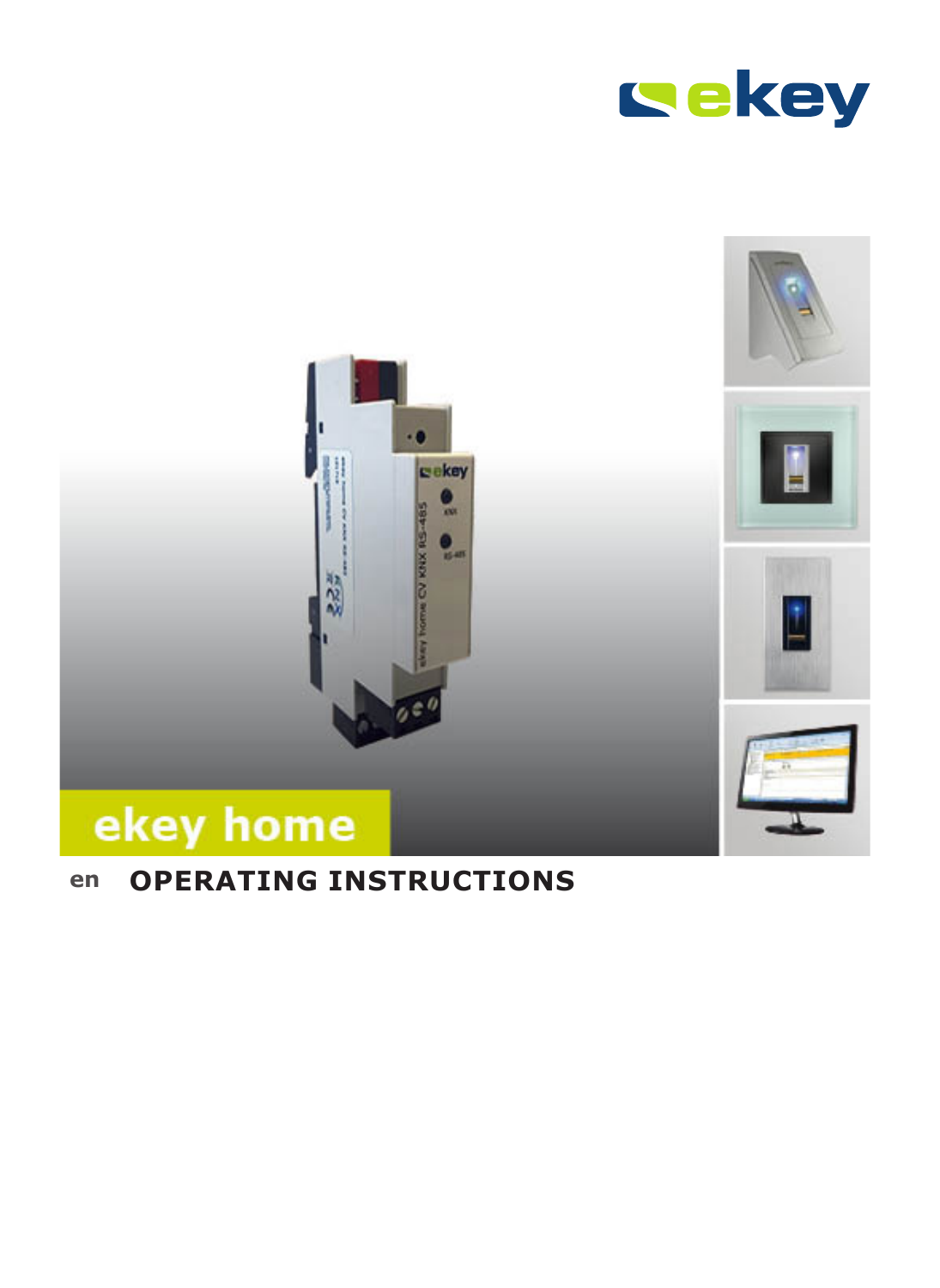# English

Translation of the original instructions

# **Table of contents**

### General

ekey biometric systems GmbH operates a quality management system in compliance with EN ISO 9001:2008 and is certified accordingly.

**Note**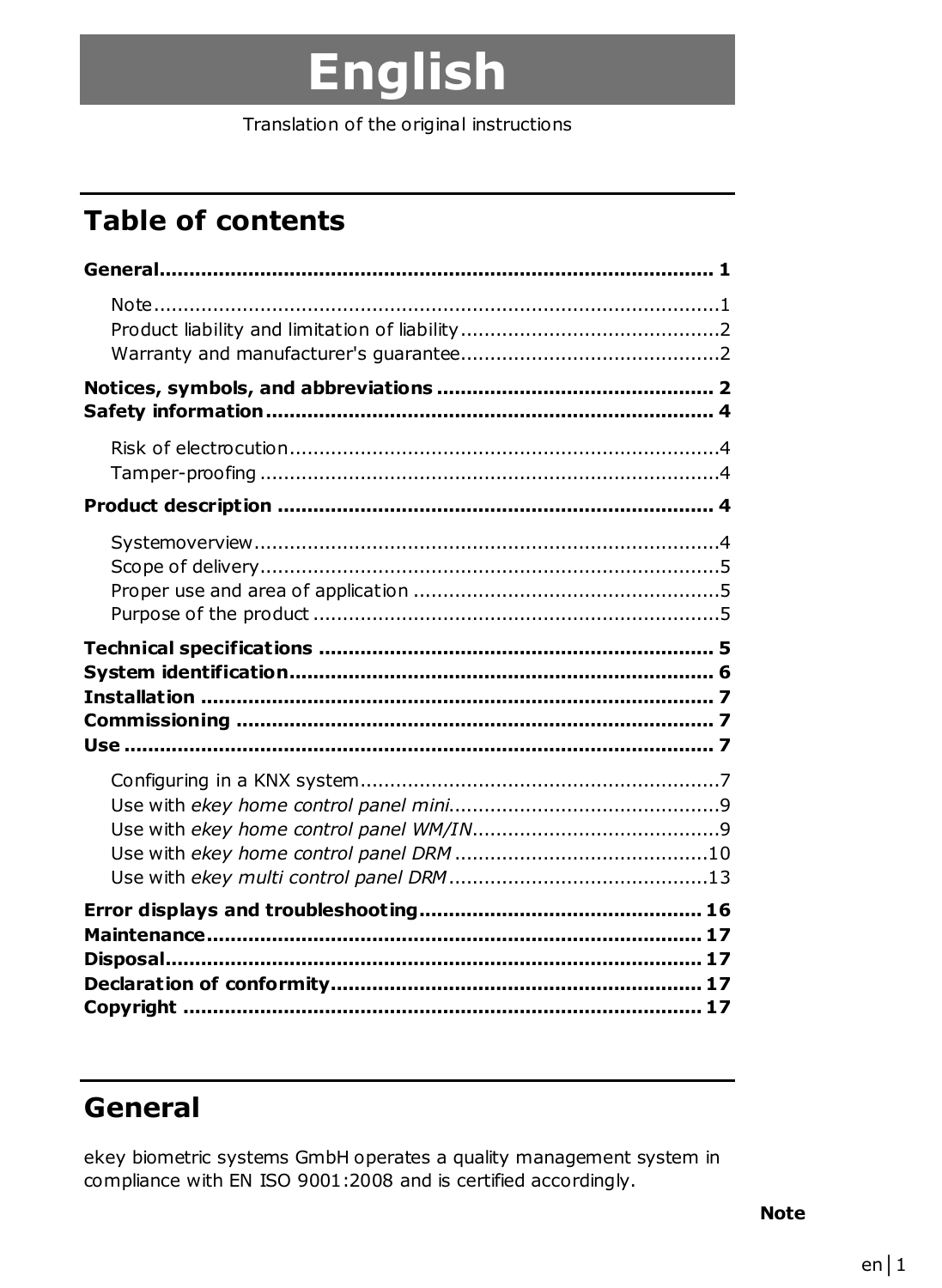|                                                        | These instructions form a component of the product. Ensure that they are<br>stored in a safe place. Please contact your dealer for further information<br>about the product.                                                                                                                     |  |  |
|--------------------------------------------------------|--------------------------------------------------------------------------------------------------------------------------------------------------------------------------------------------------------------------------------------------------------------------------------------------------|--|--|
| Product<br>liability and<br>limitation of<br>liability | Safe operation and function of the devices can be impaired in the<br>following situations. Liability due to malfunctioning is transferred to the<br>operator/user in such cases:                                                                                                                 |  |  |
|                                                        | The system devices are not installed, used, maintained, or<br>$\Box$<br>cleaned in accordance with the instructions<br>The system devices are not used within the scope of proper use<br>$\Box$<br>Unauthorized modifications are carried out on the system<br>$\Box$<br>devices by the operator |  |  |
|                                                        | These operating instructions are not subject to updating. We reserve the<br>right to make technical modifications and change the product's<br>appearance; any liability for errors and misprints is excluded.                                                                                    |  |  |
| <b>Warranty and</b><br>manufac-<br>turer's             | The version of our general terms and conditions in force on the date of<br>purchase shall apply. See http://www.ekey.net.                                                                                                                                                                        |  |  |
| guarantee                                              | Notices, symbols, and abbreviations                                                                                                                                                                                                                                                              |  |  |

### $\mathcal{X}$

### **NOTICE**

Denotes additional information and useful tips.

 $\Lambda$ 

#### **DANGER**

**Denotes imminent danger which could lead to death or serious injuries.** 



#### **ATTENTION**

Denotes possible property damage which cannot result in injuries.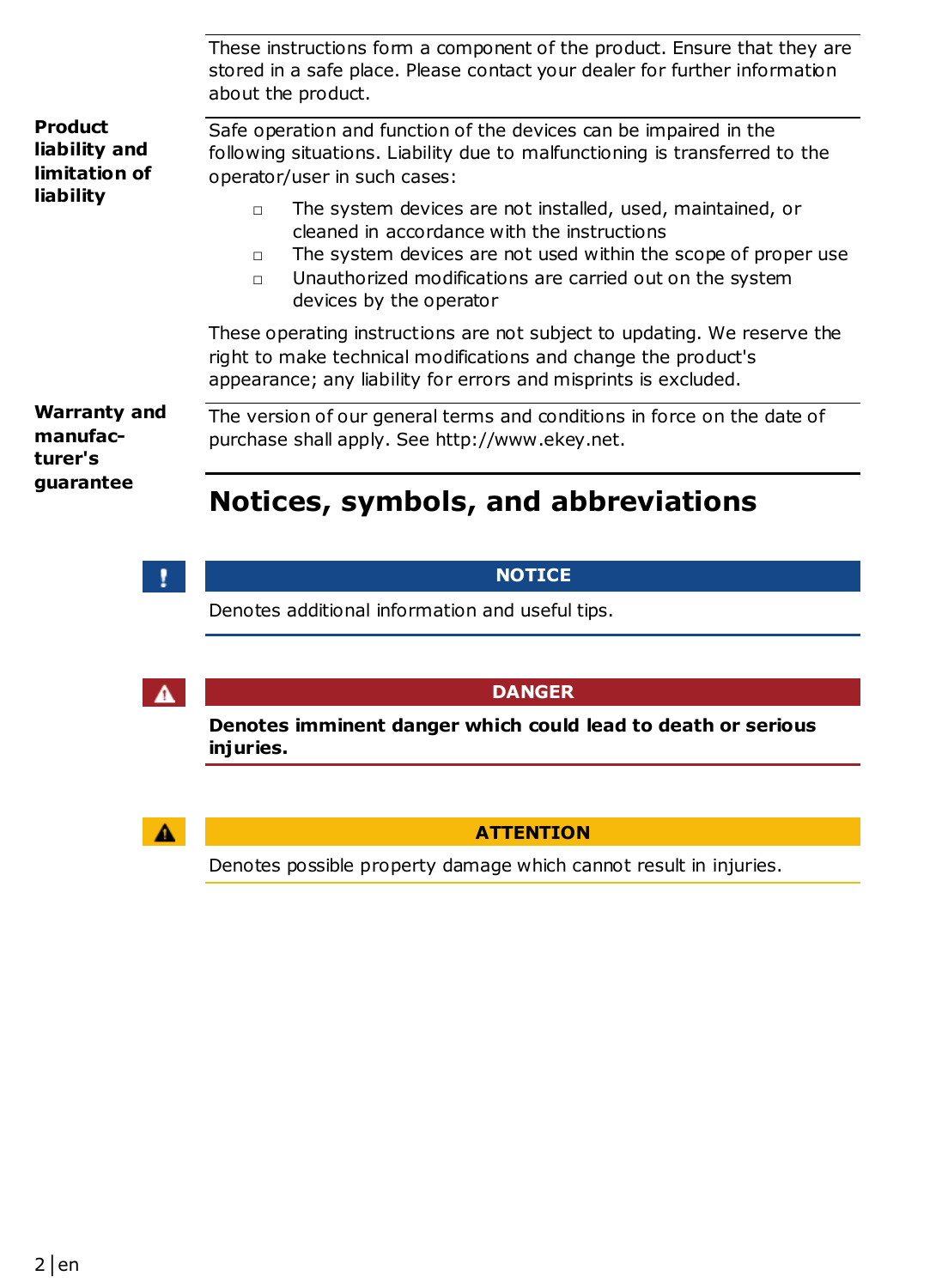### **Symbols:**

| 1.                         | Step-by-step instructions                    |
|----------------------------|----------------------------------------------|
| i                          | References to sections of these instructions |
| dį                         | References to the mounting instructions      |
| 41                         | References to the wiring diagram             |
| п                          | Listing without specified order, 1st level   |
| Displayed<br>value         | Displayed values                             |
| ekev<br>home FS<br>OМ      | Product names                                |
| <b>MENU</b><br><b>TTEM</b> | Menu items                                   |
|                            | <b>Buttons</b>                               |

### **Abbreviations and terminology**

| <b>WM</b>                 | Wall-mounted; ekey control panel model                                                                                                                           |  |
|---------------------------|------------------------------------------------------------------------------------------------------------------------------------------------------------------|--|
| ETS5                      | Engineering tool software; software used for<br>planning and configuring home automation<br>systems with KNX bus system                                          |  |
| FS                        | Finger scanner                                                                                                                                                   |  |
| IN                        | integra; ekey control panel model                                                                                                                                |  |
| <b>KNX</b>                | Name given to a field bus (data transmission<br>facility) for home automation systems                                                                            |  |
| <b>DRM</b>                | DIN-rail mounted                                                                                                                                                 |  |
| СP                        | Control panel                                                                                                                                                    |  |
| OM                        | Outlet-mounted; ekey control panel model                                                                                                                         |  |
| Event                     | Automated switching of individual or multiple<br>consumers or actuators in an electrical system<br>over the KNX bus system                                       |  |
| Gateway                   | Data transfer point from one electronic system<br>to another.                                                                                                    |  |
| Home automation<br>system | All electrical and electronic sensors and<br>actuators in buildings which are connected via<br>data transfer lines for the purpose of control<br>and regulation. |  |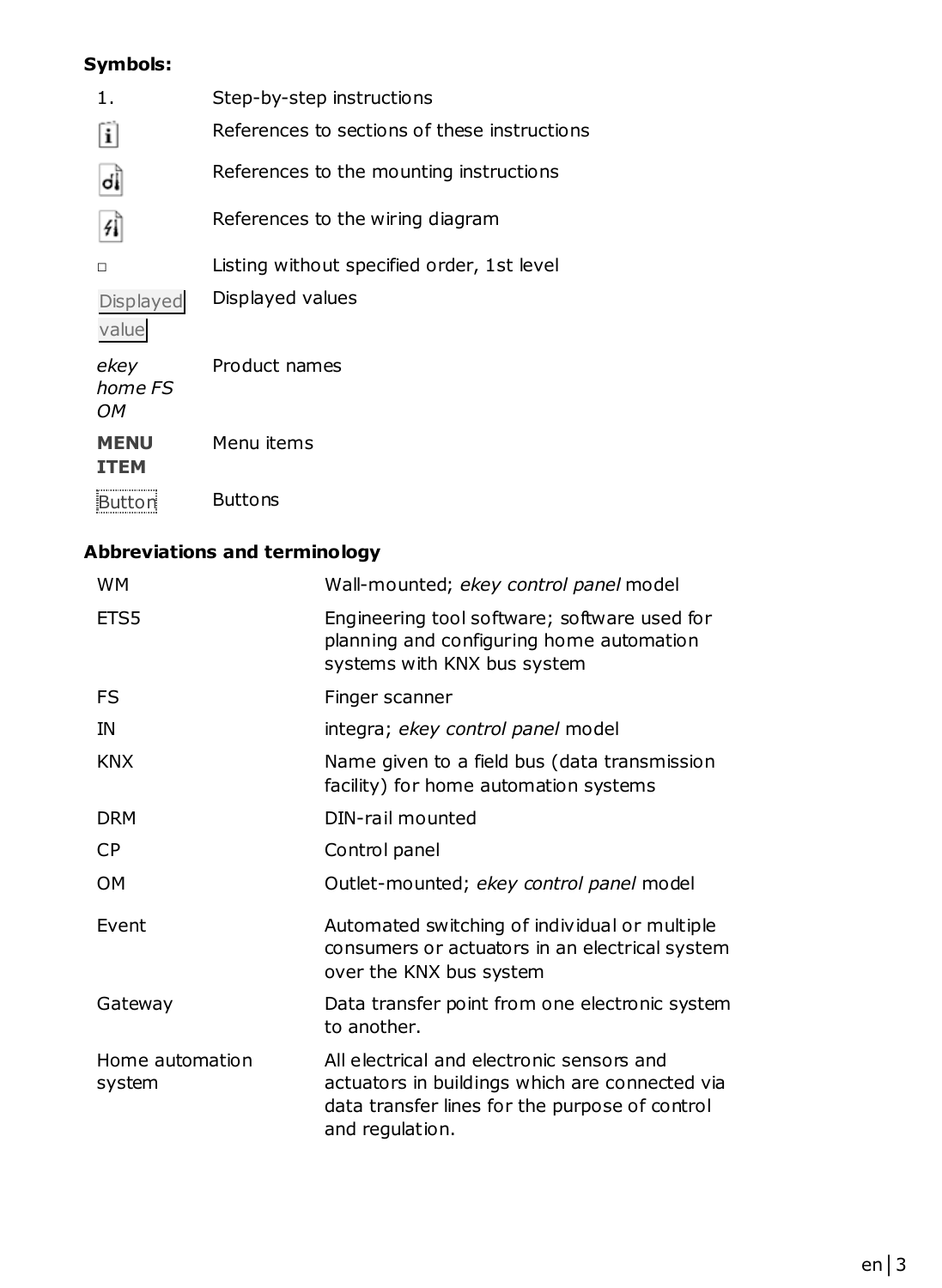### **Safety information**

|                          | <b>DANGER</b>                                                                                                                                                                                                                                                                                                                 |  |  |
|--------------------------|-------------------------------------------------------------------------------------------------------------------------------------------------------------------------------------------------------------------------------------------------------------------------------------------------------------------------------|--|--|
| Risk of<br>electrocution | All ekey home devices are to be operated with Safety Extra Low<br>Voltage (SELV). Only use power supplies rated protection class 2<br>according to VDE 0140-1.<br>Failure to do so will create a risk of fatal electrocution.<br>Only certified electricians are authorized to carry out the electrical<br>installation work! |  |  |
| Tamper-<br>proofing      | Mount the ekey home converter KNX RS-485 in a secure internal area in<br>the distributor. This prevents tampering from the outside.                                                                                                                                                                                           |  |  |

### **Product description**

**Systemoverview** 



- Fig. 1: Overview of the system
- 1 Connection to finger scanner
- 2 Power supply
- 3 ekey control panel
- 4 ekey home finger scanner
- 5 ekey home converter KNX RS-485
- 6 Distributor
- 7 Motorized lock
- 8 Home automation system with KNX bus system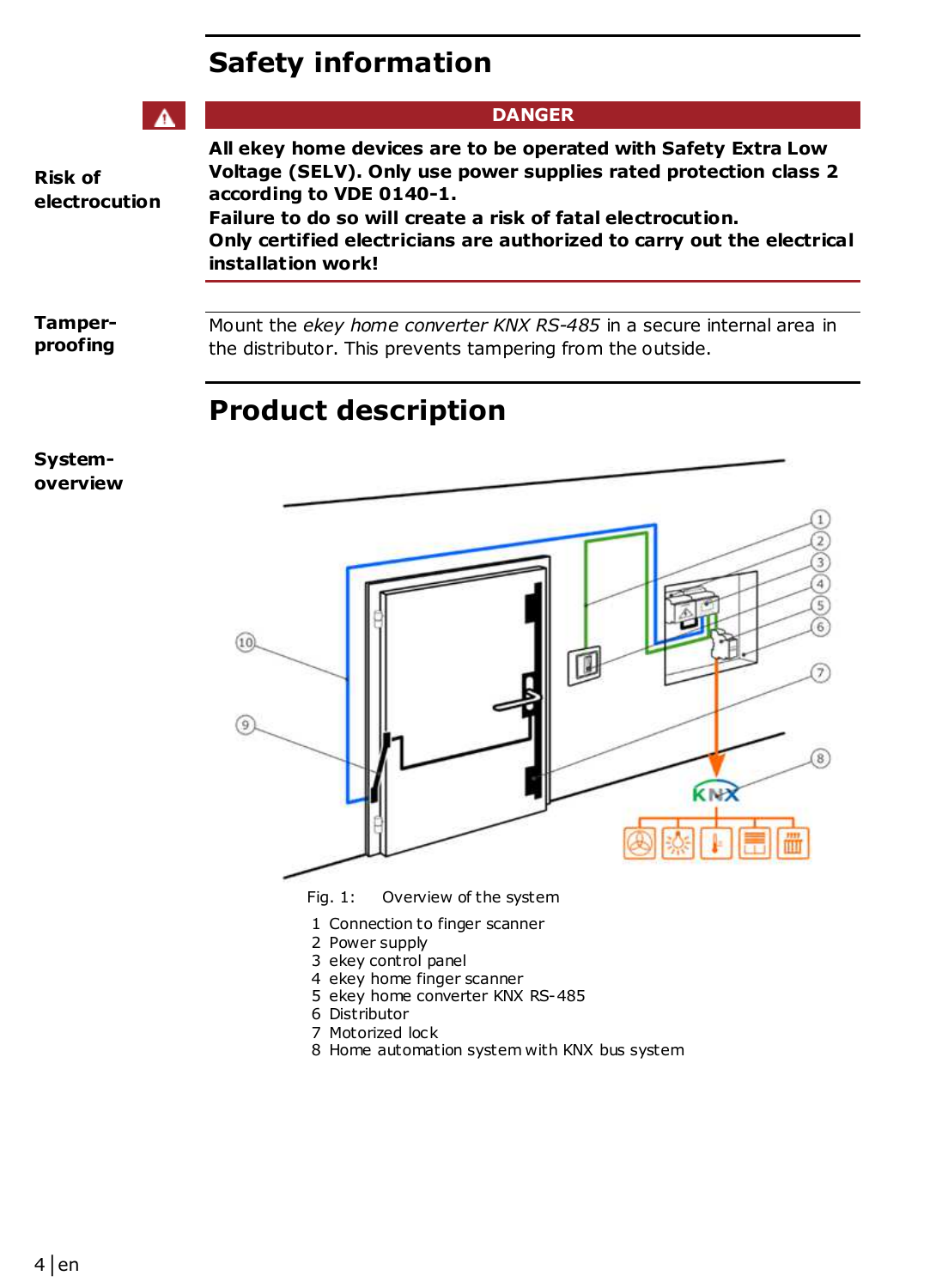Your *ekey home converter KNX RS-485* includes the following components:

**Scope of delivery** 

- □ *ekey home converter KNX RS-485*
- □ Operating instructions
- □ Wiring diagram

This product is a gateway. The product detects access information from an ekey biometric access control system. It processes this information and triggers events in KNX systems. This product is intended for installation in the distributor in the home and in small businesses.

#### **Function of the** *ekey home converter KNX RS-485*

The *ekey converter KNX RS-485* functions exclusively with the *ekey home* and *ekey multi* biometric access control systems from ekey. The *ETS5* software for planning and installing KNX systems is used to configure the *ekey home converter KNX RS-485*. The *ekey home converter KNX RS-485* can trigger 12 events in the KNX system:

**Proper use and area of application** 

**Purpose of the product** 

#### **Controls of the** *ekey converter KNX RS-485*

| <b>Controls</b> |                              | <b>Function</b>                                                           |
|-----------------|------------------------------|---------------------------------------------------------------------------|
| ٠<br>000<br>000 | KNX-LED<br><b>RS-485-LED</b> | The LEDs display the system statuses<br>of the ekey converter KNX RS-485. |
| Table 1:        | LED display table            |                                                                           |

### **Technical specifications**

| <b>Name</b>              | Unit       | <b>Values</b> |
|--------------------------|------------|---------------|
| <b>Supply</b>            | <b>VDC</b> | $12 - 24$     |
| <b>Power consumption</b> | w          | 0.5           |
| Temperature range        | °C         | 0 to $+50$    |
| IP code                  | ΙP         | IP20          |
| <b>DIN-rail mounted</b>  | HP         |               |

Table 2: Technical specifications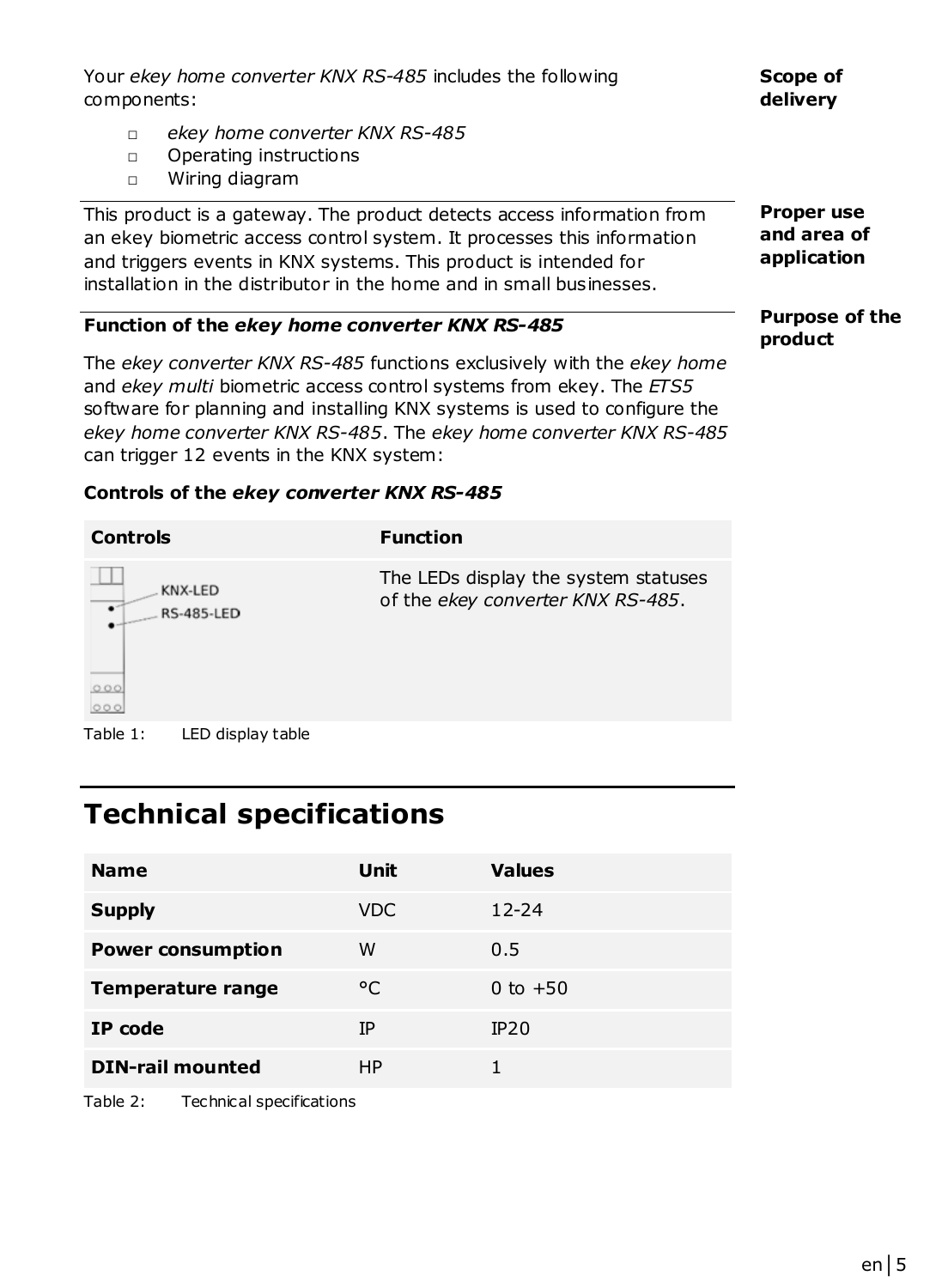# **System identification**

The *ekey converter KNX RS-485* can be operated using different ekey access control systems. Before you begin the commissioning process, determine which access control system you have. This is indicated by the *ekey control panel*:



*ekey home control panel mini 1 ekey home control panel mini 2* 

#### See section: **Fehler! Verweisquelle konnte nicht gefunden werden.**



*ekey home control panel WM 1 ekey home control panel WM 3* 

i

 $\mathbf{i}$ 

i

 $\mathbf{i}$ 

 $\mathbf{i}$ 

See section: **Fehler! Verweisquelle konnte nicht gefunden werden.**



#### See section: **Fehler! Verweisquelle konnte nicht gefunden werden.**



*ekey home control panel DRM 1 ekey home control panel DRM 2* 

See section: Use with **Fehler! Verweisquelle konnte nicht gefunden werden.**



*ekey multi control panel DRM 4*

See section: Use with **Fehler! Verweisquelle konnte nicht gefunden werden.**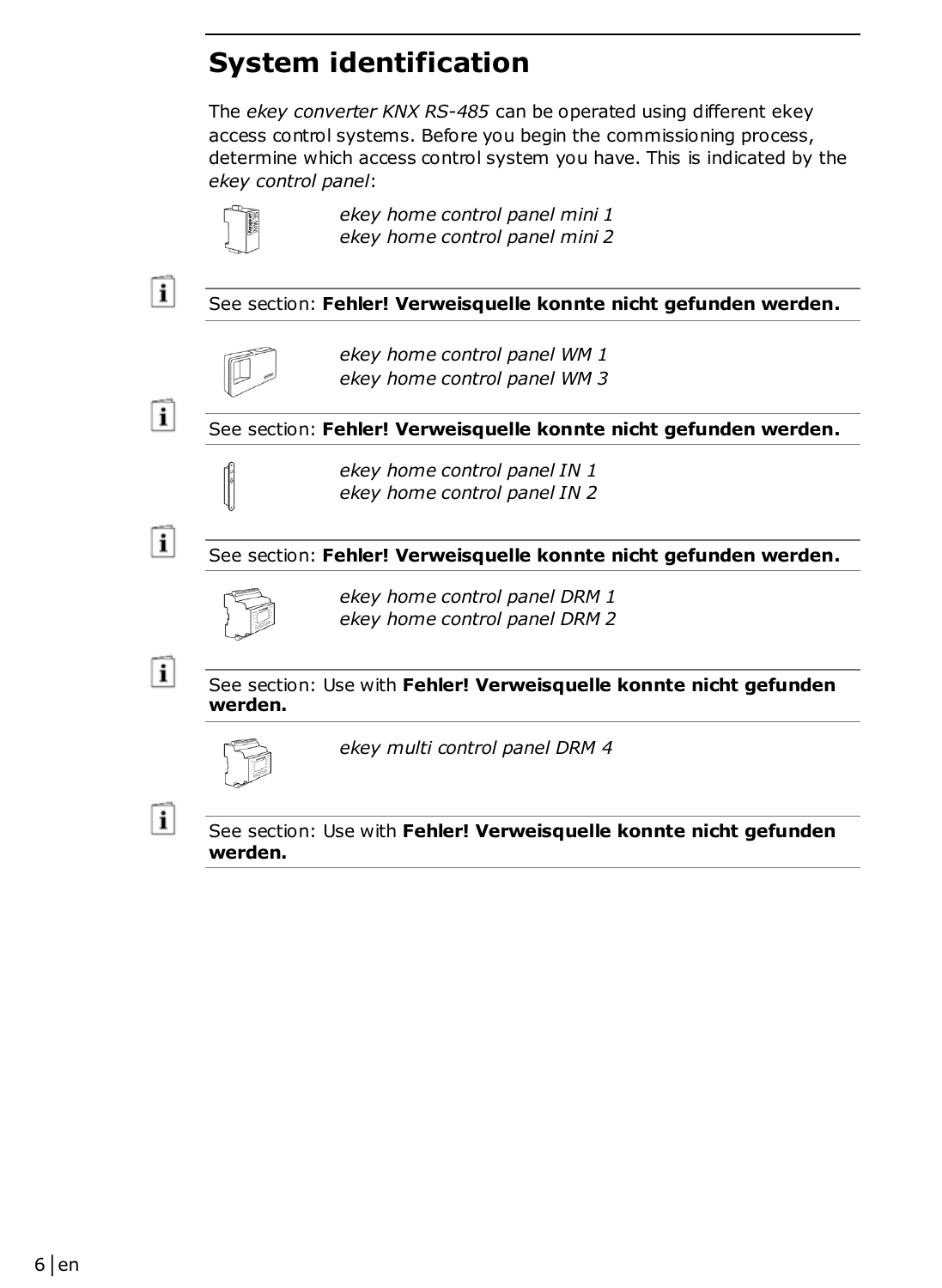### **Installation**

#### **ATTENTION**

Mount and wire the product correctly before connecting power. Possible property damage! Do not connect the power supply beforehand!

Mount the system in accordance with the supplied mounting instructions.

Wire the system in accordance with the supplied wiring diagram.

#### **NOTICE**

The wiring diagram displays the wiring of the *ekey home converter KNX RS-485*. Refer to the wiring diagram for the finger scanner for the wiring of the *ekey home finger scanner* and the lock.

### **Commissioning**

#### **NOTICE**

Extensive specialist knowledge is needed to configure a KNX system. Commissioning should be carried out by a KNX specialist.

The *ekey home converter KNX RS-485* is ready for operation once the wiring configuration has been carried out and it has been connected to the power supply.

The KNX LED lights up green. The RS-485 LED flashes green irregularly.

The *ETS5* engineering tool software and the required hardware components are used to configure the *ekey home converter KNX RS-485*. The *ekey home converter KNX RS-485* is a KNX-certified device and can be found in the device database of the KNX organization using the ETS5.

### **Use**

The *ekey home converter KNX RS-485* can trigger 12 events in a KNX system.

**Configuring in a KNX system** 

#### **Event "ekey event 1" - "ekey event 10"**

Events are triggered when an authorized finger is recognized on the *ekey finger scanner*. Up to 10 events can be triggered. These events are referred to as "ekey event 1" to "ekey event 10". Every identified finger can trigger an event.

You can set the following functions for "ekey event 1" to "ekey event 10":

ďi

4Ĭ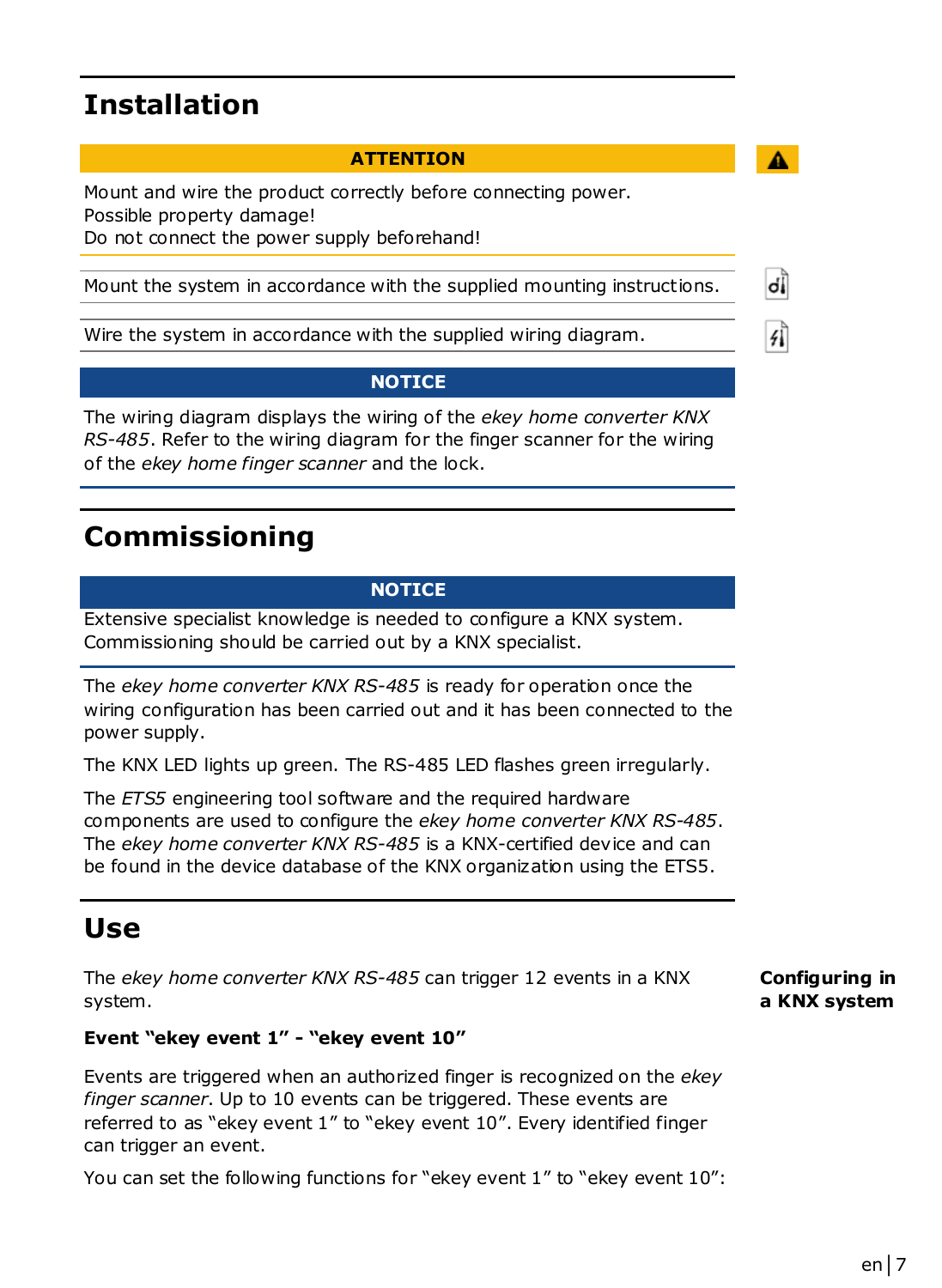| <b>Function</b> | Settings    | <b>Description</b>                                                                                      |
|-----------------|-------------|---------------------------------------------------------------------------------------------------------|
| Switch          | On/Off      | Switches an actuator on or off                                                                          |
| Send value      | $0 - 100\%$ | A control value between 0 and<br>$100\%$ is defined                                                     |
| Scenario        |             | [Scenario number] A scenario programmed in the KNX<br>system with the [scenario number]<br>is triggered |

Table 2: Description of ekey event 1-10

All 3 functions can also be activated simultaneously.

#### **Event "unrecognized"**

The ekey event "unrecognized" is triggered when the *ekey finger scanner* does not recognize a finger.

#### **NOTICE**

No settings need to be adjusted for this function in the ekey system (ekey control panel).

You can set the following functions for the ekey event "unrecognized":

| <b>Function</b> | Settings          | <b>Description</b>                                                                    |
|-----------------|-------------------|---------------------------------------------------------------------------------------|
| Switch          | On/Off            | Switches an actuator on or off                                                        |
| Send value      | $0 - 100\%$       | A control value between 0 and<br>$100\%$ is defined                                   |
| Scenario        | [Scenario number] | A scenario programmed in the<br>KNX system with the [scenario<br>number] is triggered |

Table 4: Description of event "unrecognized"

#### **Event "security"**

The ekey event "security" is triggered when the ekey finger scanner does not recognize a finger several times in a row within a specified time span.

#### **NOTICE**

No settings need to be adjusted for this function in the ekey system (ekey control panel).

You can set the following functions for the ekey event "security":

| <b>Function</b>                 | Settings | <b>Description</b>                                                         |
|---------------------------------|----------|----------------------------------------------------------------------------|
| Switch                          | On/Off   | Switches an actuator on or off                                             |
| Number of<br>failed<br>attempts | $0 - 50$ | The ekey event is triggered when a<br>finger is not recognized by the ekey |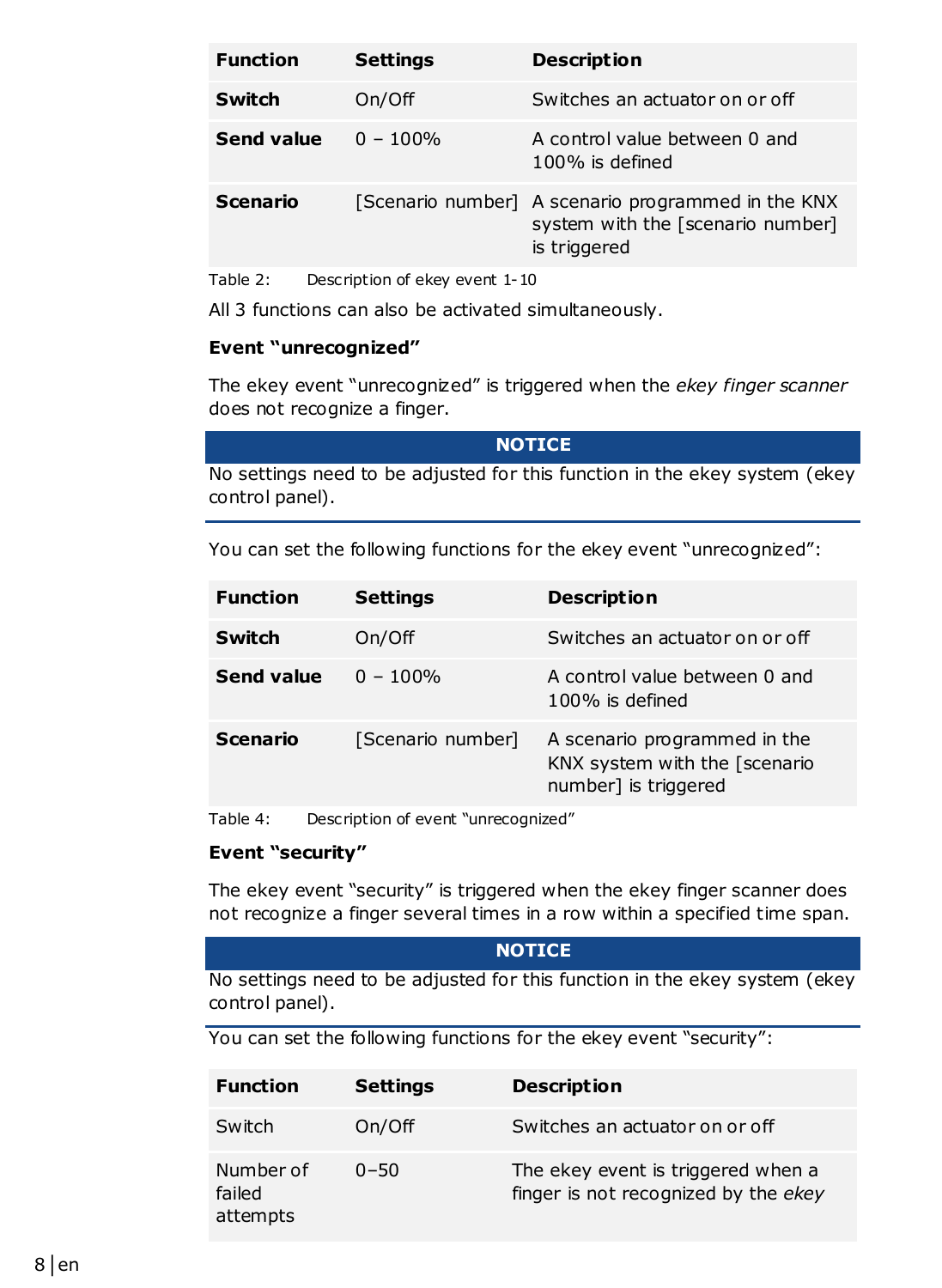| <b>Function</b> | Settings                        | <b>Description</b>                                                      |  |
|-----------------|---------------------------------|-------------------------------------------------------------------------|--|
|                 |                                 | finger scanner the selected number of<br>times.                         |  |
| Time span       | $1-10$ min                      | The number of unrecognized fingers<br>must occur within this time span. |  |
| Table 5:        | Description of event "security" |                                                                         |  |
|                 | ekey home control panel mini 1  |                                                                         |  |

**Use with** *ekey home control panel mini*

No settings need to be configured on the *ekey home control panel mini*. The following ekey events are automatically triggered in the KNX system:

- $\Box$  If a finger is recognized, the event "ekey event 1" is triggered
- □ If a finger is not recognized, the ekey event "unrecognized" is triggered
- □ The ekey event "security" is triggered when the set conditions are met



*ekey home control panel WM 1 ekey home control panel WM 3* 

*ekey home control panel mini 2* 

*ekey home control panel IN 1 ekey home control panel IN 2* 

**NOTICE** 

For storing fingers, please see the *ekey home CP WM/IN* operating instructions.

When a finger is stored (see *ekey home CP WM/IN* operating instructions, section "Storing fingers"), it is assigned a number in the range of F1-F10. This assigned finger number defines which ekey event is triggered in the KNX system:

- $\Box$  If a finger is stored as finger number F1, then the event "ekey" event 1" is triggered in the KNX system
- □ If a finger is stored as finger number F2, then the event "ekey event 2" is triggered in the KNX system
- □ Etc.

The ekey events "security" and "unrecognized" do not need to be configured in the *ekey home control panel WM/IN*. They are automatically triggered when the conditions are met.

**Use with** *ekey home control panel WM/IN*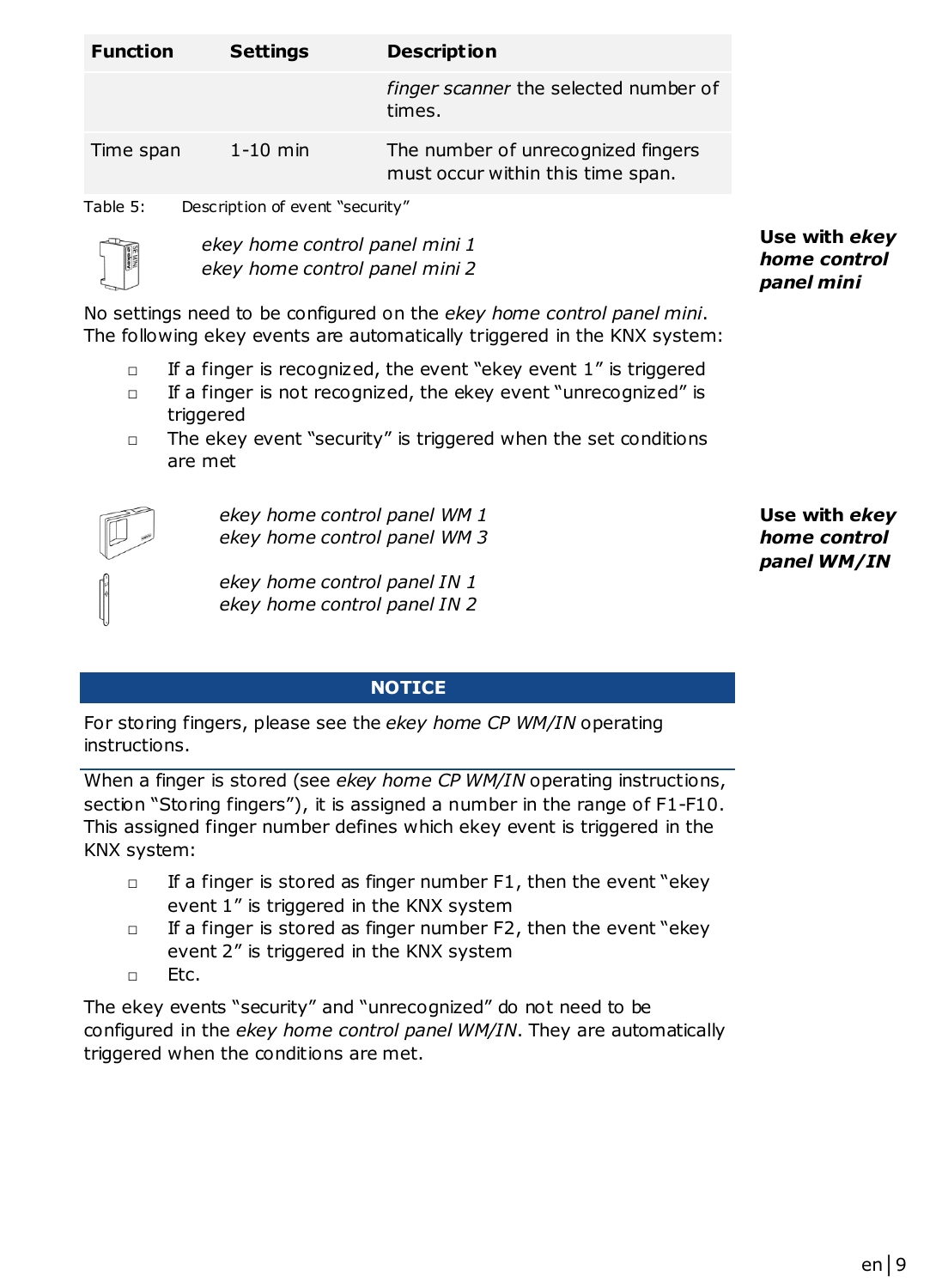

#### **NOTICE**

In order to configure the *ekey home control panel DRM* for use with the *ekey converter KNX RS-485*, please see the *ekey home CP DRM* operating instructions.

#### **Activating KNX**

When operating the *ekey converter KNX RS-485* with the *ekey home control panel DRM*, the KNX function must be activated in the control panel.

Enter the security code into the control panel. The system displays the main menu.

| Step | <b>Action</b> | <b>Description</b>                                               | <b>Display</b>                                                                                                 |
|------|---------------|------------------------------------------------------------------|----------------------------------------------------------------------------------------------------------------|
| 1st  |               | Press A or V until<br><b>SETTINGS</b> is selected.               | Save user<br>Delete us er<br>Fair mode<br>Sett ings<br>Reset                                                   |
| 2nd  | OK            | Press OK.                                                        | Settin gs<br>Digital input<br>LED brightness<br>Test mode<br>Demo mode<br>Security code<br><b>KNX settings</b> |
| 3rd  |               | Press A or V until<br><b>KNX SETTINGS is</b><br>selected.        | Settin gs<br>Digital input<br>LED brightness<br>Test mode<br>Demo mode<br>Security code<br><b>KNX settings</b> |
| 4th  | OK            | Press OK.                                                        | <b>KNX</b> settings<br>CV KNX available: N<br>E01: F00<br>E02: F01<br>E03: F02<br>E04: F03                     |
| 5th  |               | Press \ or \ until<br><b>CV KNX AVAILABLE is</b><br>selected.    | <b>KNX</b> settings<br>CV KNX available: N<br>E01: F00<br>E02: F01<br>E03: F02<br>E04: F03                     |
| 6th  | ОK            | Press OK<br>and set CV KNX<br><b>AVAILABLE to Y.</b>             | <b>KNX</b> settings<br>CV KNX available: Y<br>E01: F00<br>E02: F01<br>E03: F02<br>E04: F03                     |
| 7th  |               | Press Muntil<br>the desired ekey event<br>(E01-E10) is selected. | <b>KNX</b> settings<br>CV KNX available: Y<br>E01: F00<br>E02: F01<br>E03: F02<br>E04: F03                     |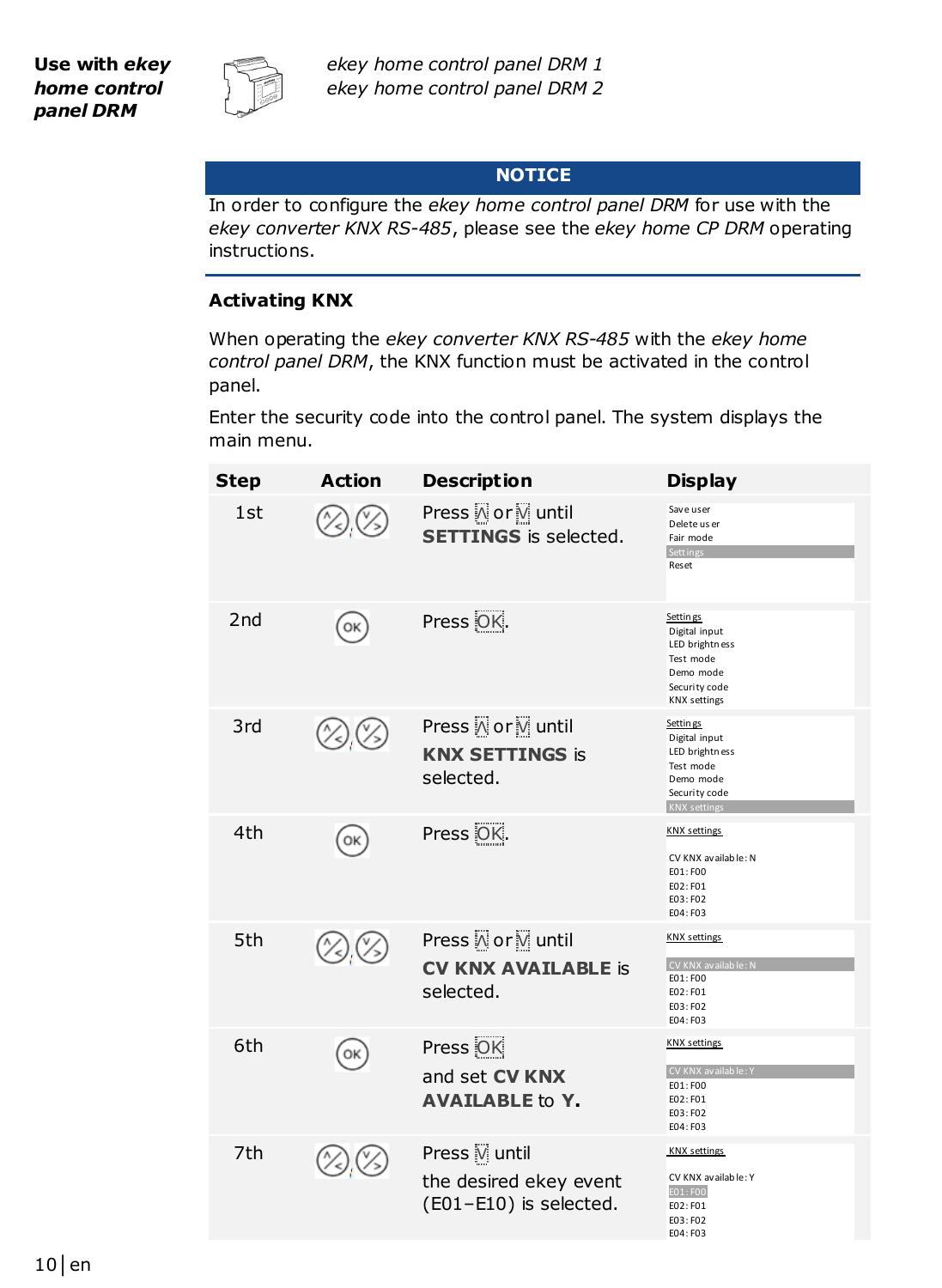| Step             | Action                | <b>Description</b>                                                                          | <b>Display</b>                                                                                           |
|------------------|-----------------------|---------------------------------------------------------------------------------------------|----------------------------------------------------------------------------------------------------------|
| 8th              |                       | Press OK.                                                                                   | <b>KNX</b> settings<br>CV KNX available: Y<br>EO1: FOO<br>E02: F01<br>E03: F02<br>E04: F03               |
| 9th              |                       | Press Mor V to select<br>character 1. You are<br>assigning a name to the<br>ekey event 1.   | <b>KNX</b> settings<br>CV KNX available: Y<br>E01: S00<br>F02: F01<br>E03: F02<br>E04: F03               |
| 10th             |                       | Press <sup>OK</sup> .                                                                       | <b>KNX</b> settings<br>CV KNX available: Y<br>EO1: SOO<br>E02: F01<br>E03: F02<br>F04: F03               |
| 11th             |                       | Repeat steps 9 and 10<br>until you have finished<br>entering the name of the<br>ekey event. | <b>KNX</b> settings<br>CV KNX available: Y<br>E01: HOME SCENARIO<br>F02: F01<br>E03: F02<br>E04: F03     |
| 12th             | No action<br>required | Repeat steps 7 to 11 for<br>all additional ekey events.                                     | <b>KNX</b> settings<br>CV KNX available: Y<br>E01: HOME SCENARIO<br>E02: CHILDREN<br>FO3:FO2<br>F04: F03 |
| 13 <sub>th</sub> |                       | Press ESC twice.                                                                            | Enroll us er<br>Delete us er<br>Fair mode<br>Sett in es<br>Reset                                         |

The *ekey home control panel DRM* is now ready for operation with the *ekey converter KNX RS-485*.

### **NOTICE**

If you do not wish to give the ekey events 1-10 (E01-E10) descriptive names, then you can skip steps 7 to 12. Assigning descriptive names is helpful when carrying out further configurations of the system.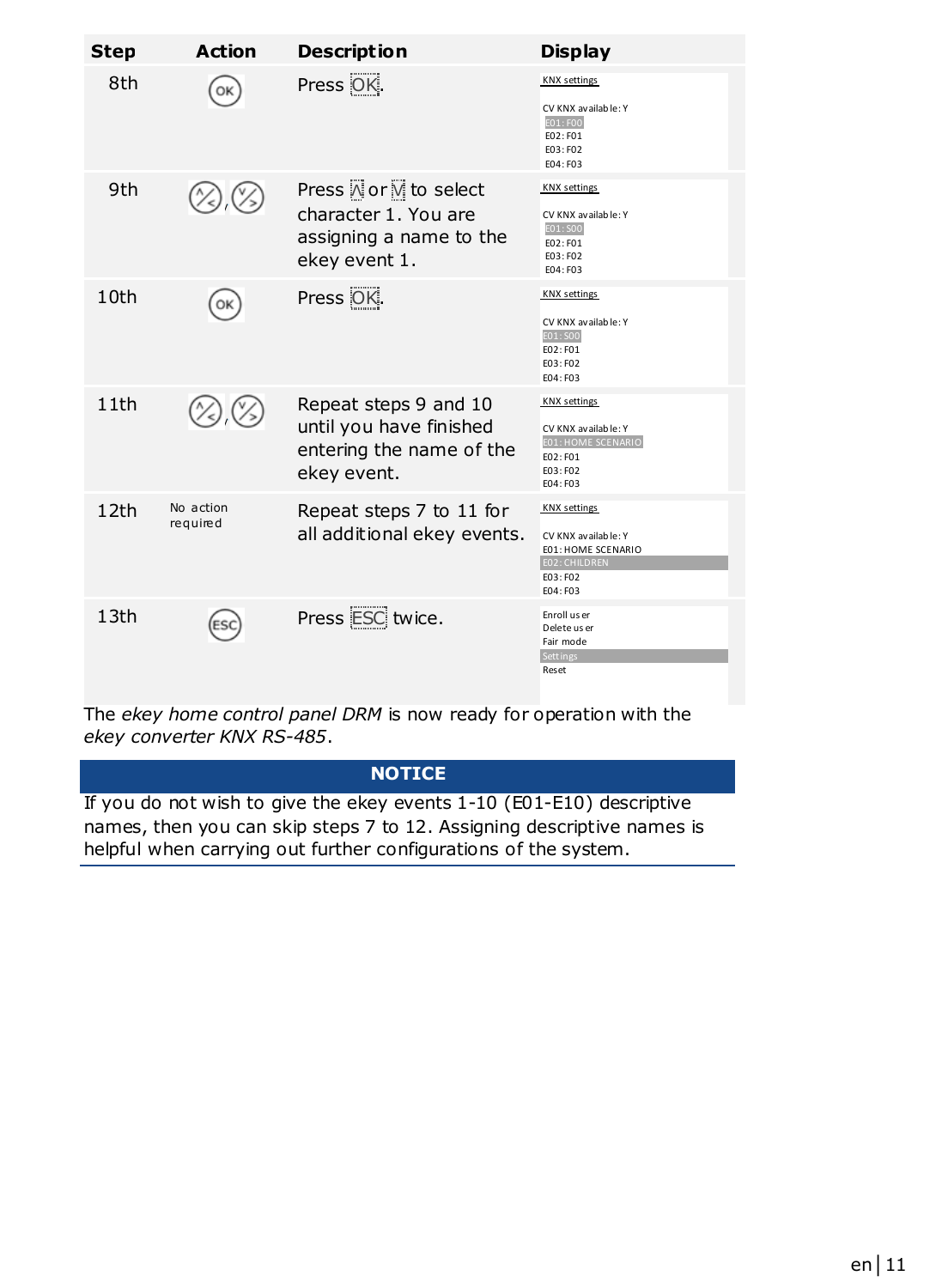#### **Configuring KNX**

ekey events 1-10 are assigned to a finger via the **SAVE USER** process (see *ekey home CP DRM* operating instructions, section **SAVING USERS**). In the storing process, the ekey event is assigned before the switching relay.

dÌ

See *ekey home CP DRM* operating instructions, section **SAVING USERS.** 

Select **SAVE USER** in the menu. Carry out all steps up to **FINGER SELECTION**.

| <b>Step</b> | <b>Action</b> | <b>Description</b>                              | <b>Display</b>                                                                                             |
|-------------|---------------|-------------------------------------------------|------------------------------------------------------------------------------------------------------------|
| 1st         |               | Press Nor M to select the<br>desired finger.    | Max<br>01N<br>R K<br>le thu mb<br>ri thumb finger<br>ri index finger<br>ri middle finger<br>ri ring finger |
| 2nd         | OK            | Press OK.                                       | KNX event<br>OK<br>HOME SCEN ARIO<br>CHILDREN<br>F <sub>0</sub> 3<br>F04                                   |
| 3rd         |               | Press Nor M to select the<br><b>EKEY EVENT.</b> | KNX even t<br>OK<br>HOME SCEN ARIO<br><b>CHILDREN</b><br>F <sub>0</sub> 3<br>F04                           |
| 4th         | OK            | Press <sub>OK</sub> .                           | Max<br>ri index finger<br>Relay 1<br>Relay 2<br>Double relay                                               |
| 5th         |               | Press Nor M to select the<br>relay function.    | Max<br>ri index finger<br>Relay 1<br>Relay 2<br>Double relay                                               |
| 6th         | OK            | Press OK.                                       | Swipe finger<br>or<br>Press [ESC]                                                                          |
| 7th         |               | Swipe your finger.                              | Save user<br>Max<br>. 1<br>02N<br>1<br>1<br>03N<br>1<br>04N<br>05N<br>. 1<br>1<br>06N                      |

The ekey events "security" and "unrecognized" do not need to be configured in the *ekey home control panel DRM*. They are automatically triggered when the conditions are met.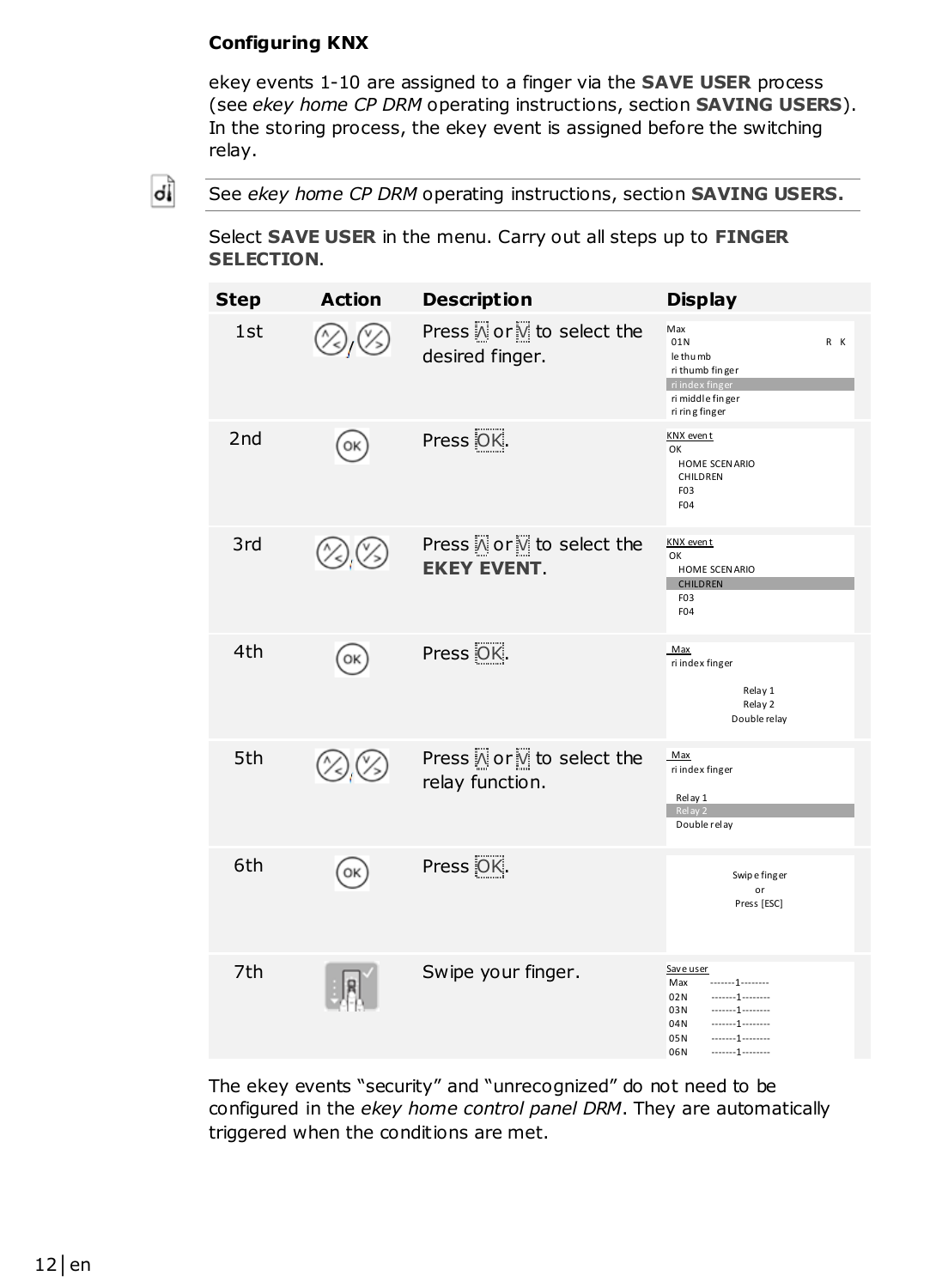

#### **NOTICE**

In order to configure the *ekey multi control panel DRM* for use with the *ekey converter KNX RS-485*, please see the *ekey multi CP DRM* operating instructions.

#### **Activating KNX**

When operating the *ekey converter KNX RS-485* with the *ekey multi control panel DRM*, the KNX function must be activated.

Enter the security code into the control panel. The system displays the main menu.

| <b>Step</b> | <b>Action</b>         | <b>Description</b>                                             | <b>Display</b>                                                                                                               |
|-------------|-----------------------|----------------------------------------------------------------|------------------------------------------------------------------------------------------------------------------------------|
| 1st         |                       | <b>SETTINGS</b> is selected.                                   | Save user<br>Delete us er<br>Logging<br>Special mode<br>Sett ings<br>Reset                                                   |
| 2nd         | OK                    | Press OK.                                                      | <b>Settings</b><br>Set time<br>Master key plan<br>Change relay times<br>Config input<br>DEV configuration<br>DEV assign ment |
| 3rd         |                       | Press A or V until<br><b>DEV CONFIGURATION</b><br>is selected. | Settin gs<br>Set time<br>Master key plan<br>Change relay times<br>Config input<br>DEV configuration<br>DEV assign ment       |
| $4th +$     | ОК                    | Press <sub>OK</sub> .                                          | DEV configuration<br>DEV1 - 80131004110777<br>$DFV2 -$<br>$DEV3 -$<br>DEV4 -<br>KNX - convert er                             |
| 5th         | No action<br>required | <b>KNX - CONVERTER is</b><br>selected.                         | DEV configuration<br>DEV1-80131004110777<br>DEV <sub>2</sub> -<br>DEV3 -<br>DEV4 -<br>KNX - convert er                       |
| 6th         | ОК                    | Press OK.                                                      | <b>KNX</b> settings<br>CV KNX available: N<br>E01: F00<br>E02:F01<br>E03: F02<br>E04: F03                                    |
| 7th         |                       | Press A or V until<br><b>CV KNX AVAILABLE is</b><br>selected.  | <b>KNX</b> settings<br>CV KNX available: N<br>E01:F00<br>E02: F01<br>E03: F02<br>E04: F03                                    |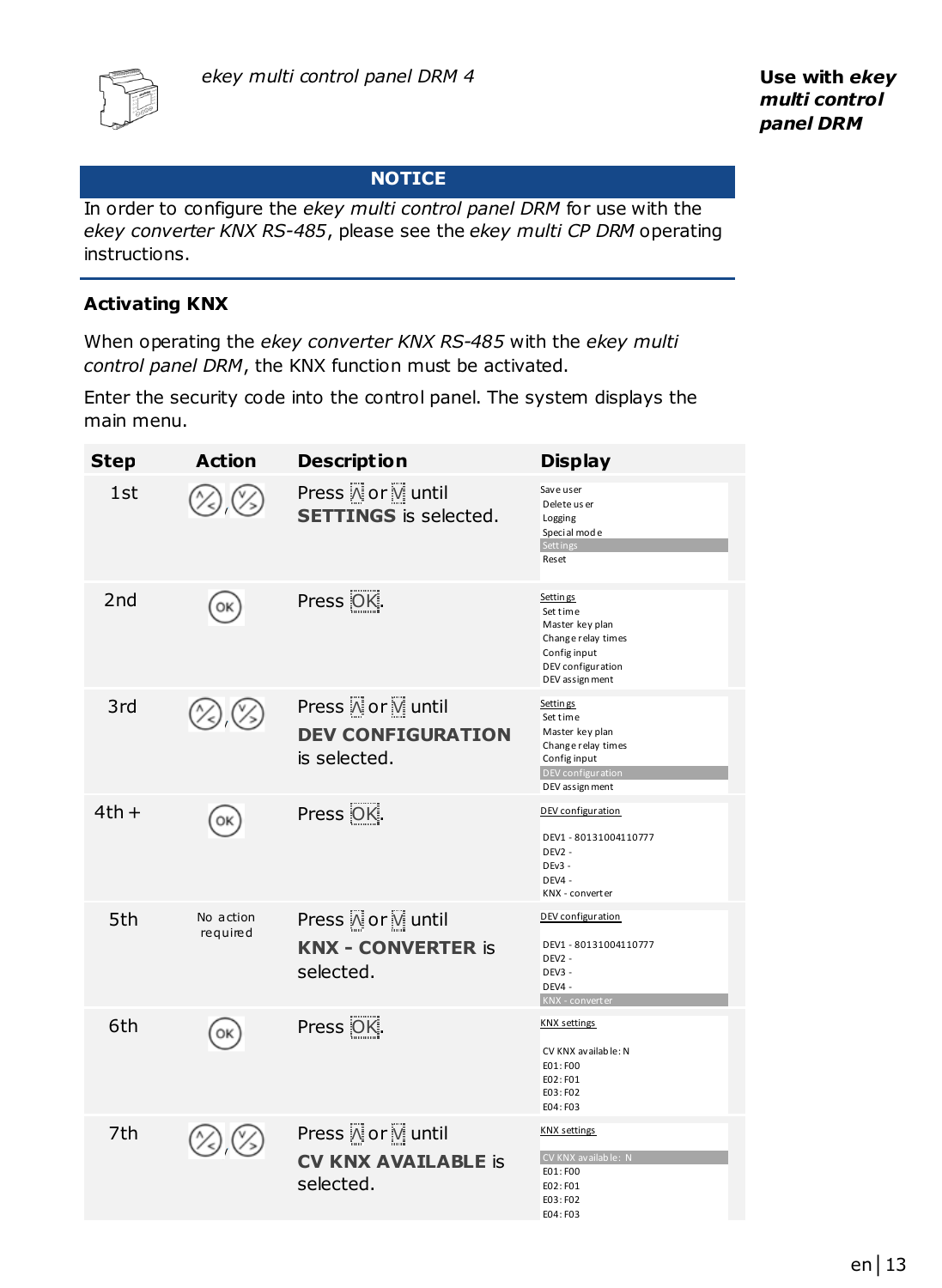| <b>Step</b> | <b>Action</b>         | <b>Description</b>                                                                                                | <b>Display</b>                                                                                              |
|-------------|-----------------------|-------------------------------------------------------------------------------------------------------------------|-------------------------------------------------------------------------------------------------------------|
| 8th         |                       | Press OK<br>and set CV KNX<br><b>AVAILABLE to Y.</b>                                                              | <b>KNX</b> settings<br>CV KNX available:<br>E01: F00<br>E02: F01                                            |
|             |                       |                                                                                                                   | E03: F02<br>E04: F03                                                                                        |
| 9th         |                       | Press V until<br>the desired ekey event<br>(E01-E10) is selected                                                  | <b>KNX</b> settings<br>CV KNX available: Y<br>E01: F00<br>E02: F01<br>E03: F02<br>E04: F03                  |
| 10th        | OK                    | Press OK.                                                                                                         | <b>KNX</b> settings<br>CV KNX available: Y<br>E01:F00<br>E02: F01<br>E03: F02<br>E04: F03                   |
| 11th        |                       | Press N or M to select the<br>first character. You are<br>assigning a descriptive<br>name to the ekey event<br>1. | <b>KNX</b> settings<br>CV KNX available: Y<br>E01: SOO<br>E02:F01<br>E03: F02<br>E04: F03                   |
| 12th        | OK                    | Press OK.                                                                                                         | <b>KNX</b> settings<br>CV KNX available: Y<br>E01: SOO<br>E02: F01<br>E03: F02<br>E04: F03                  |
| 13th        |                       | Repeat steps 11 and 12<br>until you have finished<br>entering the name of the<br>ekey event.                      | <b>KNX</b> settings<br>CV KNX available: Y<br><b>E01: HOME SCENARIO</b><br>E02: F01<br>E03: F02<br>E04: F03 |
| 14th        | No action<br>required | Repeat steps 9 to 13 for<br>all additional ekey events.                                                           | <b>KNX</b> settings<br>CV KNX available: Y<br>E01: HOME SCENARIO<br>E02: CHILDREN<br>EO3: EX IT<br>E04: F03 |
| 15th        |                       | Press ESC three times to<br>return to the main menu.                                                              | Enroll us er<br>Delete us er<br>Logging<br>Special mode<br><b>Settings</b><br>Reset                         |

The *ekey multi control panel DRM* is now ready for operation with the *ekey converter KNX RS-485*.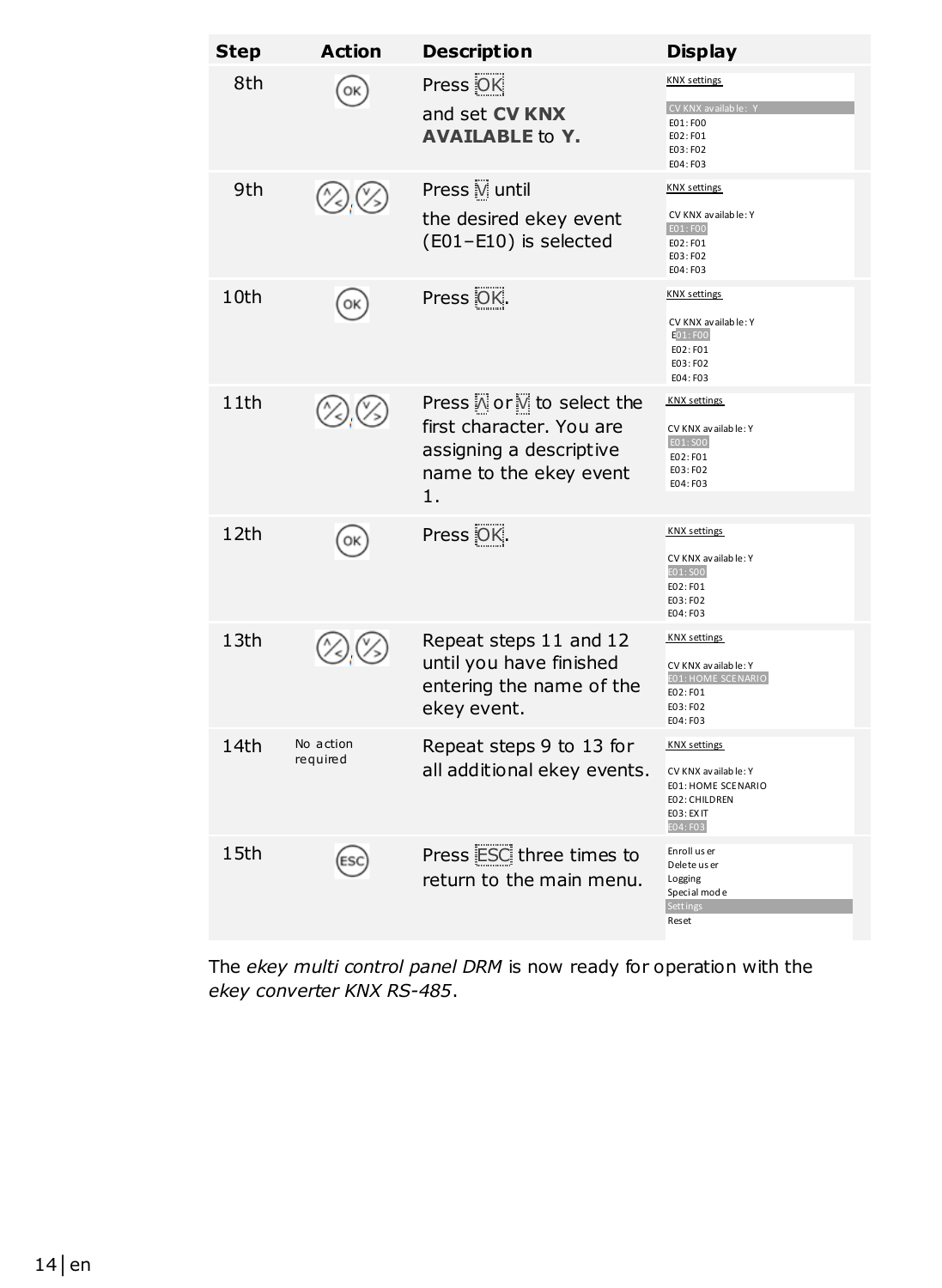#### **Configuring KNX**

ekey events 1-10 are assigned to a finger and a finger scanner via the **SAVE USER** process (see *ekey multi CP DRM* operating instructions, section **SAVING USERS**). In the storing process, the ekey event is assigned after selecting the user, key, and finger.

#### **NOTICE**

In an ekey multi system, different ekey events can be triggered on the various finger scanners with one user finger.

See *ekey home CP DRM* operating instructions, section **SAVING USERS.** 



Select **SAVE USER** in the menu. Carry out all steps up to **FINGER SELECTION**.

| Step | <b>Action</b>         | <b>Description</b>                                                                                                                                                                                                              | <b>Display</b>                                                                                                                        |
|------|-----------------------|---------------------------------------------------------------------------------------------------------------------------------------------------------------------------------------------------------------------------------|---------------------------------------------------------------------------------------------------------------------------------------|
| 1st  |                       | Press A or V to select the<br>desired finger                                                                                                                                                                                    | M ax<br>S <sub>1</sub><br>le middle finger<br>le ind ex finger<br>le thu mb<br>ri thumb finger<br>ri index finger<br>ri middle finger |
| 2nd  | ОΚ                    | Press <sup>OK</sup> .                                                                                                                                                                                                           | KNX ri index finger<br>OK<br>DEV1: empty<br>DEV2: empty<br>DEV3: empty<br>DEV4: empty                                                 |
| 3rd  |                       | Press A or V to select the<br>desired DEVICE.                                                                                                                                                                                   | KNX ri index finger<br>OK<br>DEV1: empt<br>DEV2: empty<br>DEV3: empty<br>DEV4: empty                                                  |
| 4th  |                       | Press OK to select the<br>desired ekey event 1.                                                                                                                                                                                 | KNX ri index finger<br>OK<br><b>DEV1: HOME SCENARIC</b><br>DEV2: empty<br>DEV3: empty<br>DEV4: empty                                  |
| 5th  | No action<br>required | Repeat steps 3 and 4 in<br>order to assign the ekey<br>event to be triggered for<br>the next finger scanner. If<br>it is left EMPTY,<br>identification on the<br>respective finger scanner<br>will not trigger an ekey<br>event | KNX ri index finger<br>OK<br>DEV1: HOM E SC ENAR IO<br>DEV2: HOM E SC ENAR IO<br>DEV3: EXIT<br>DEV4: empty                            |
| 6th  |                       | Press Nor V and select<br>OK.                                                                                                                                                                                                   | KNX ri index finger<br>$\Omega$<br>DEV1: HOM E SC ENAR IO<br>DEV2: empty<br>DEV3: empty<br>DEV4: empty                                |
| 7th  |                       | Press OK.                                                                                                                                                                                                                       | Swip e finger<br>or<br>Press [ESC]                                                                                                    |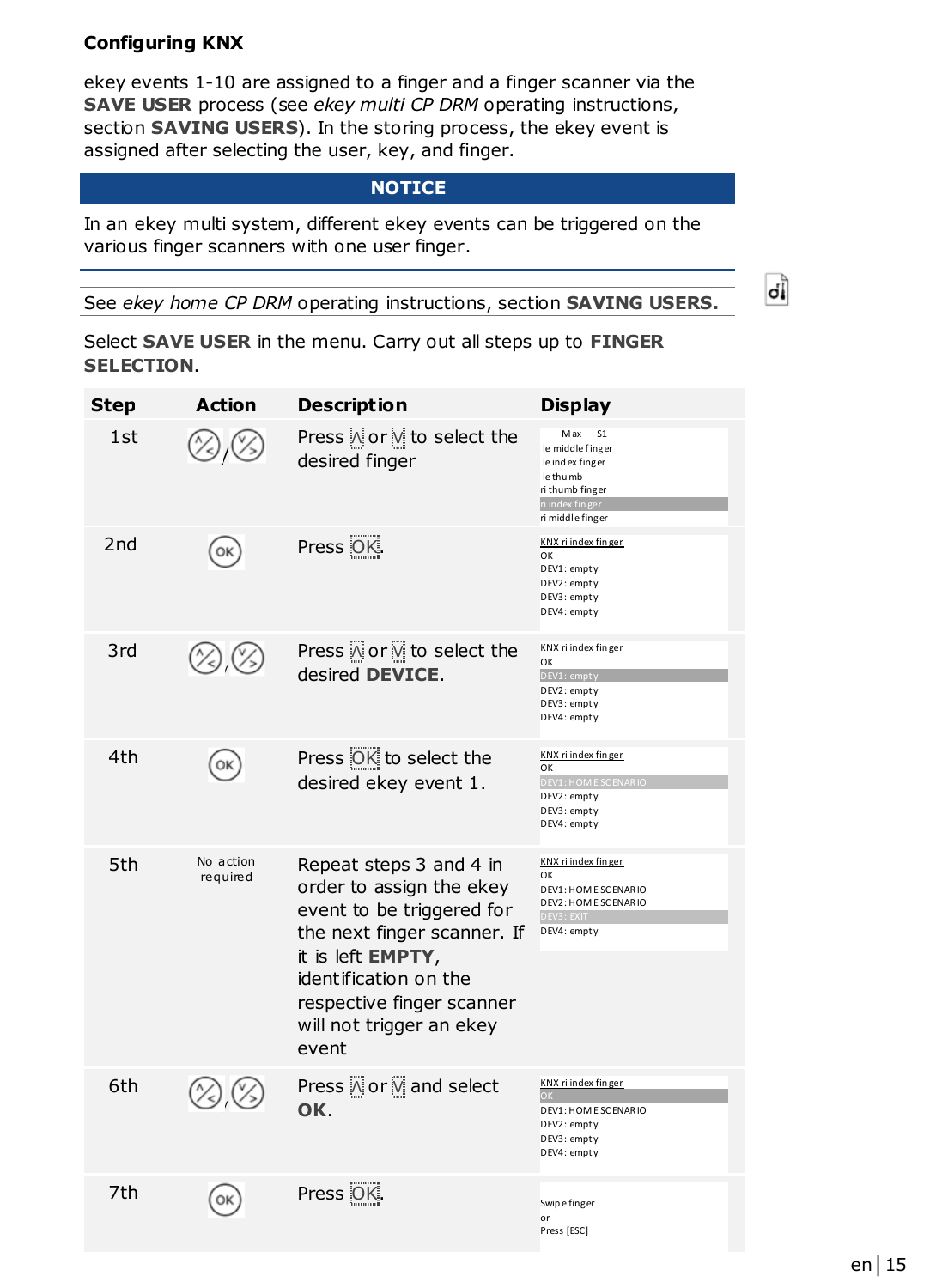| <b>Step</b> | <b>Action</b> | <b>Description</b> | <b>Display</b>                                                                                                                                                |  |
|-------------|---------------|--------------------|---------------------------------------------------------------------------------------------------------------------------------------------------------------|--|
|             |               |                    |                                                                                                                                                               |  |
| 8th         | lo            | Swipe your finger  | Max<br>enabled<br>always<br>s<br>R P<br>Finger<br>S <sub>1</sub><br>. .<br>\$2<br>---------------<br>. .<br>S <sub>3</sub><br>$\sim$ $\sim$<br>-------------- |  |
|             |               |                    |                                                                                                                                                               |  |

The ekey events "security" and "unrecognized" do not need to be configured in the *ekey multi control panel DRM*. They are automatically triggered when the conditions are met.

# **Error displays and troubleshooting**

| <b>Display</b>                      | Meaning                                                         | Remedy                                                                                                                                                             |
|-------------------------------------|-----------------------------------------------------------------|--------------------------------------------------------------------------------------------------------------------------------------------------------------------|
| KNX LED off                         | There is no connection<br>to the KNX bus system.                | Check the wiring of the KNX<br>bus system.                                                                                                                         |
| RS-485 LED off                      | The ekey converter KNX<br>RS-485 is not supplied<br>with power. | Check the function and the<br>wiring of the power supply.                                                                                                          |
| <b>RS-485 LED</b><br>permanently on | There is no data<br>connection to the ekey<br>finger scanner.   | Check that the ekey finger<br>scanner is functioning<br>properly.<br>Check the wiring between<br>the ekey converter KNX RS-<br>485 and the ekey finger<br>scanner. |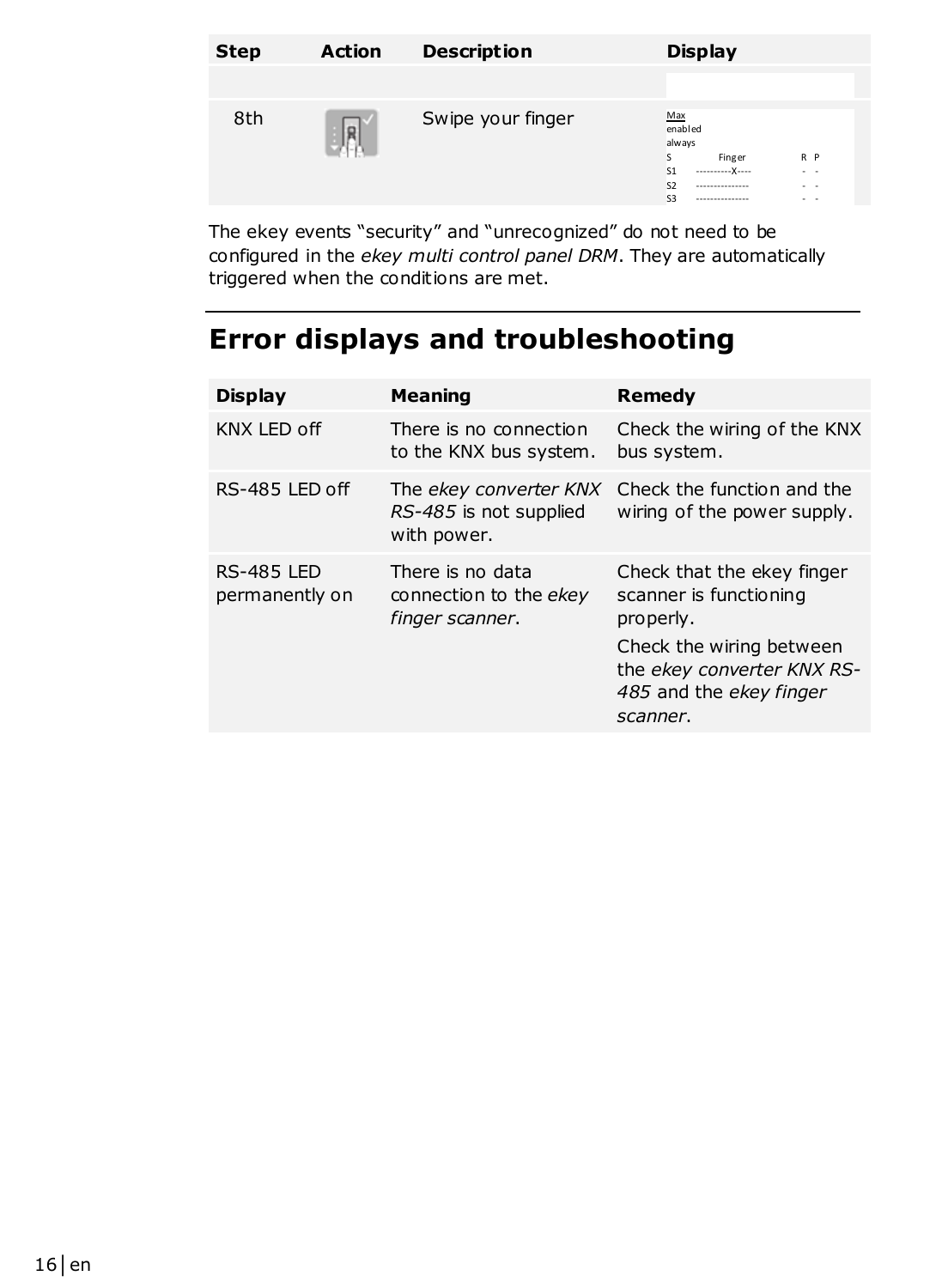### **Maintenance**

The product is installed in the control cabinet. The mounting location protects the device from damage caused by dirt, dust, etc.; maintenance measures are not necessary.

# **Disposal**

Pursuant to Directive 2002/96/EC of the European Parliament and Council of January 27, 2003 on the sale, return, and environmentally friendly disposal of waste electrical and electronic equipment (WEEE), electrical and electronic equipment supplied after August 13, 2005 is to be recycled and may not be disposed of with household waste. As disposal regulations within the EU can differ from country to country, please contact your dealer for further information as necessary.

# **Declaration of conformity**

ekey biometric systems GmbH hereby declares that the product conforms to the relevant European Union directives. The declarations of conformity for the individual products can be downloaded from http://www.ekey.net.

# **Copyright**

Copyright © 2016 ekey biometric systems GmbH.

All content, artwork, and any ideas contained in these operating instructions are subject to applicable copyright laws. Any transmission, relinquishment, or transfer of this content or parts thereof to any third party requires the prior written consent of ekey biometric systems GmbH. Translation of the original documentation.